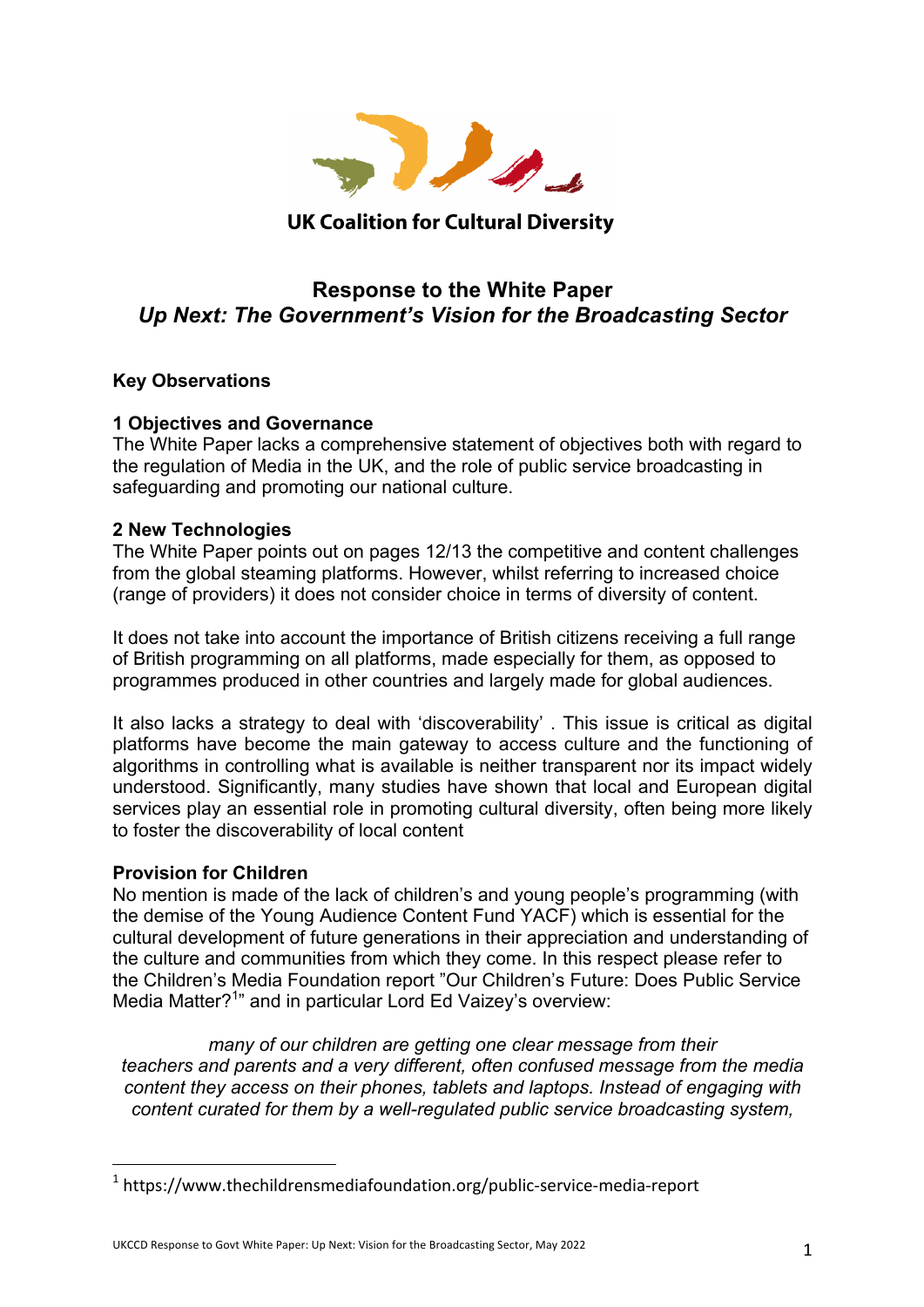### *our children are increasingly watching content 'curated' for them by an algorithm. (p142)*

## **3 Support for UK Independent Film-Making**

Channel 4 Films, BBC Films and the current PSB range of commissions provide essential stimulus to UK independent film-making. This is not sufficiently acknowledged in the White Paper. The government's Global Screen Fund, whilst welcome, only provides a fraction of the funding invested in national production by neighbouring European countries and in spite of the widely publicised boom in studio provision in the UK, this is largely serving inward investment production rather than genuinely independent UK production.

#### **4 International Treaties**

The White Paper should acknowledge the necessity of protecting the sovereignty of our audio-visual sector by exempting culture and audio-visual production in Free Trade Agreements with other countries. This is a requirement of UNESCO's Convention for Diversity of Cultural Expressions, 2005 to which the UK is a signatory.

#### **Recommendations**

#### **1. Objectives & Governance**

It should be clearly stated what are the objectives of our media regulation in the UK. For example any UK Media Bill should state that the UK media communications sector, comprising public & private elements, uses national, regional, local and international undertakings and facilities and provides, through its media content, a public service essential to the maintenance and enhancement of national identity, cultural sovereignty, and UK democracy.

It should also be stated that the media communications sector serves to safeguard, enrich, and strengthen the cultural, political, social, and economic fabric of the UK

The participation of Civil Society, which public service broadcasting exists to serve, should be given representation both in governing structures and official structures monitoring performance of providers.

## 2. **Availability of British Content on streaming platforms**

As part of their being given access to the British media market and our whole society, it is entirely appropriate to make obligations on streaming platforms in respect of the principles mentioned above.

In that respect, it is entirely appropriate to establish a regime that requires online streaming services that benefit from operating in the UK to not only invest in UK programming, but that 30 % or more of their catalogues should comprise British programming which is well signposted. This approach would ensure a meaningful contribution to the diversity & availability of British programming on all platforms which is so important for the production economy, social & cultural cohesion and democracy in our society.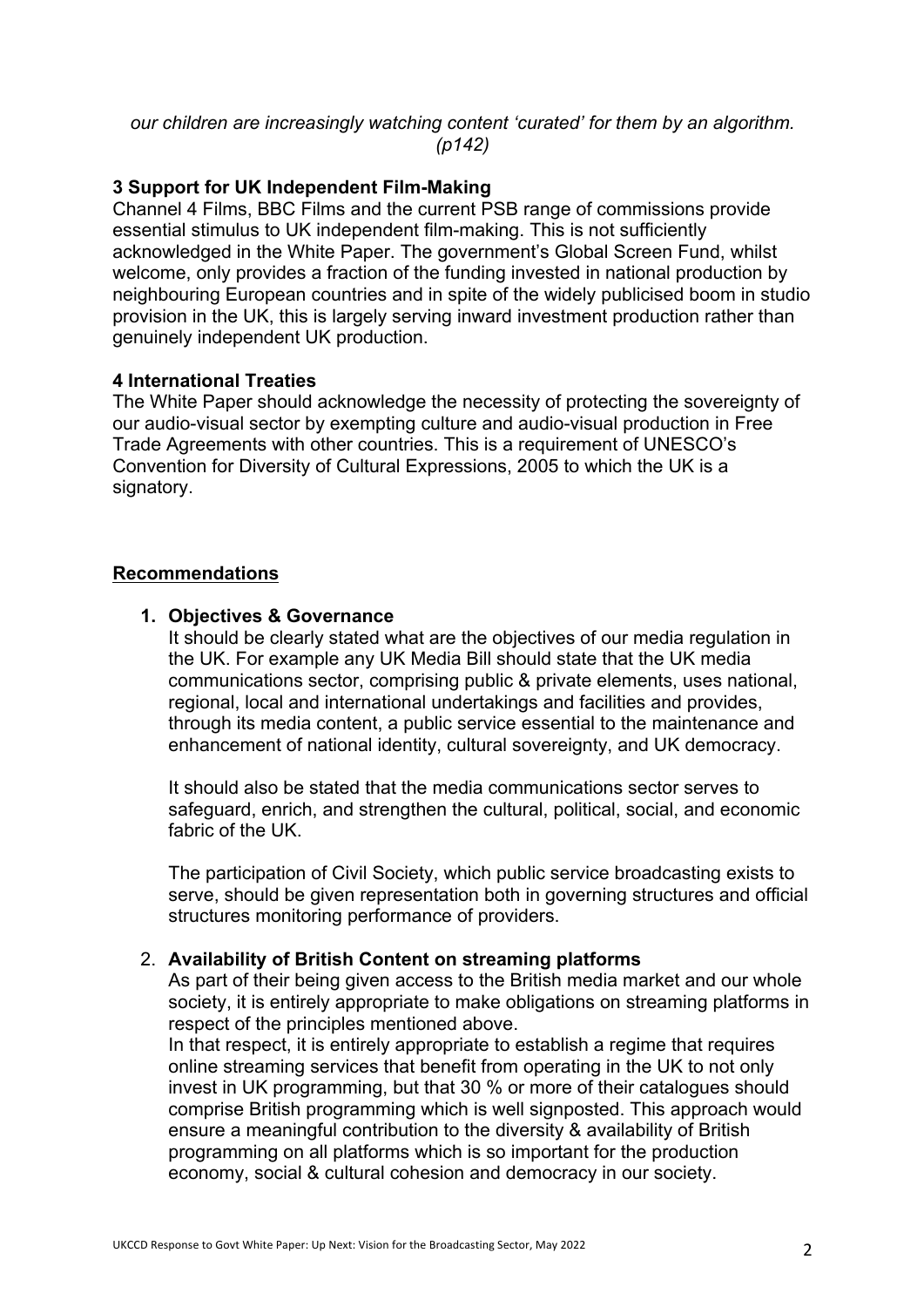2.1To ensure that British citizens are able to make informed choices and that British content has sufficient visibility and is easy to find on the services that British people use:

We recommend that OFCOM impose discoverability obligations on all audio or audio-visual entertainment media content undertakings, as it deems appropriate, including:

- catalogue or exhibition requirements;
- prominence obligations;
- the obligation to offer UK media content choices; and
- transparency requirements, notably that companies be transparent with OFCOM regarding how their algorithms operate, including audit requirements

2.2 We recommend that a consultation is conducted on the need for cultural levies on large streaming platforms, (expressed as a percentage of annual turnover in the UK), to be directed to a single institution tasked with funding creation, production and discoverability of British productions on all screens. This is particularly, but not exclusively, in view of the shortage of children's and young people's content and the demise of the YACF.

2.3 We recommend that OFCOM use its power to collect data to be used as evidence to guage performance of providers in relation to gender and diversity issues and universality of outreach. It should also aggregate data on consumption in relation to online media content undertakings, and this should be published in aggregated form and made available to production companies.

The data should be subject to a programme of annual review which should provide the basis for adjustment and development of providers' delivery of their public service remit.

(See Annex 1)

#### **3 Support for UK Independent Film**

Independent film companies should retain or share IP rights with PSB providers to ensure the sustainability and presence of smaller local production companies in the UK marketplace and in order to guarantee the diversity and local focus of PSB programmes.

The tax benefit scheme should be expanded to include lower budget productions thereby providing additional incentive for investment. Currently only UK qualifying productions with a budget greater than £1 million per hour's length can qualify. This focus on high-end production discriminates against many potential UK productions whether fiction, documentary or childrens' film/television.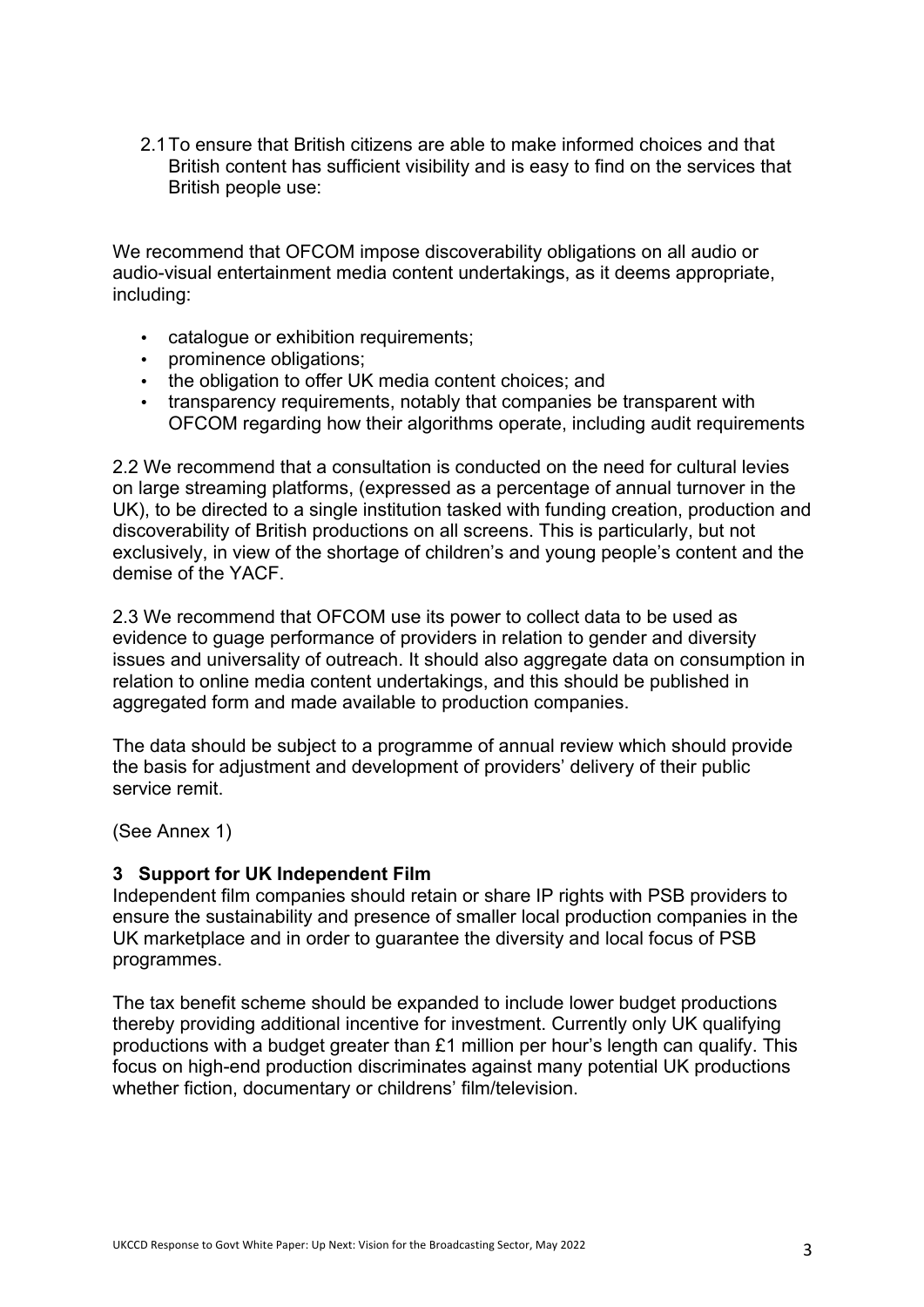## **4 International Trade**

The White Paper should support a comprehensive cultural exemption in any trade agreement with another country or group of countries in order to safeguard British sovereignty and to develop the British cultural industries. Such an exemption would ensure that the British Government is free to adopt measures vis-a-vis internet platforms on behalf of indigenous creative industries in a way which would be of benefit to the United Kingdom. It is also important to have the freedom to introduce the proposed provisions of the Online Harms Bill or any changes as outlined in the government's new White Paper.

Please reference - UKCCD Briefing, May 2021. *Free Trade Agreement UK – Canada:Briefing for Ministers*  https://ukccd.org/ukccd-briefing-for-culture-in-free-trade-agreements/

The significance of creative industries goes far beyond economic considerations. Creative industries are vital to the identity, autonomy and social cohesion of our country. Beyond our borders they are critical to UK's global strategy both for trade and soft power: the expansion of both depends on our prestige in exporting our creative works and the development of a robust protection of intellectual property rights. Culture is not a commodity which can be traded in the same way as tangible goods.

## **ANNEX ONE –** *Relevant sections of AVMS Directive*

**The UK was a signatory to the European Union's AVMS Directive and played a central role in developing its provisions. The UK is now in a position to reshape its provisions in favour of encouraging the exhibition, production and discoverability of specifically UK audiovisual works.**

**Below are the articles from the Audiovisual Media Services (AVMS) Directive relevant to the promotion of European works by streaming platforms and their investment in local production (Articles 35-40)**

(35) Providers of on-demand audio-visual media services should promote the production and distribution of European works by ensuring that their catalogues contain a minimum share of European works and that they are given sufficient prominence. The labelling in metadata of audio-visual content that qualifies as a European work should be encouraged so that such metadata are available to media service providers. Prominence involves promoting European works through facilitating access to such works. Prominence can be ensured through various means such as a dedicated section for European works that is accessible from the service homepage, the possibility to search for European works in the search tool available as part of that service, the use of European works in campaigns of that service or a minimum percentage of European works promoted from that service's catalogue, for example by using banners or similar tools.

(36)In order to ensure adequate levels of investment in European works, Member States should be able to impose financial obligations on media service providers established on their territory. Those obligations can take the form of direct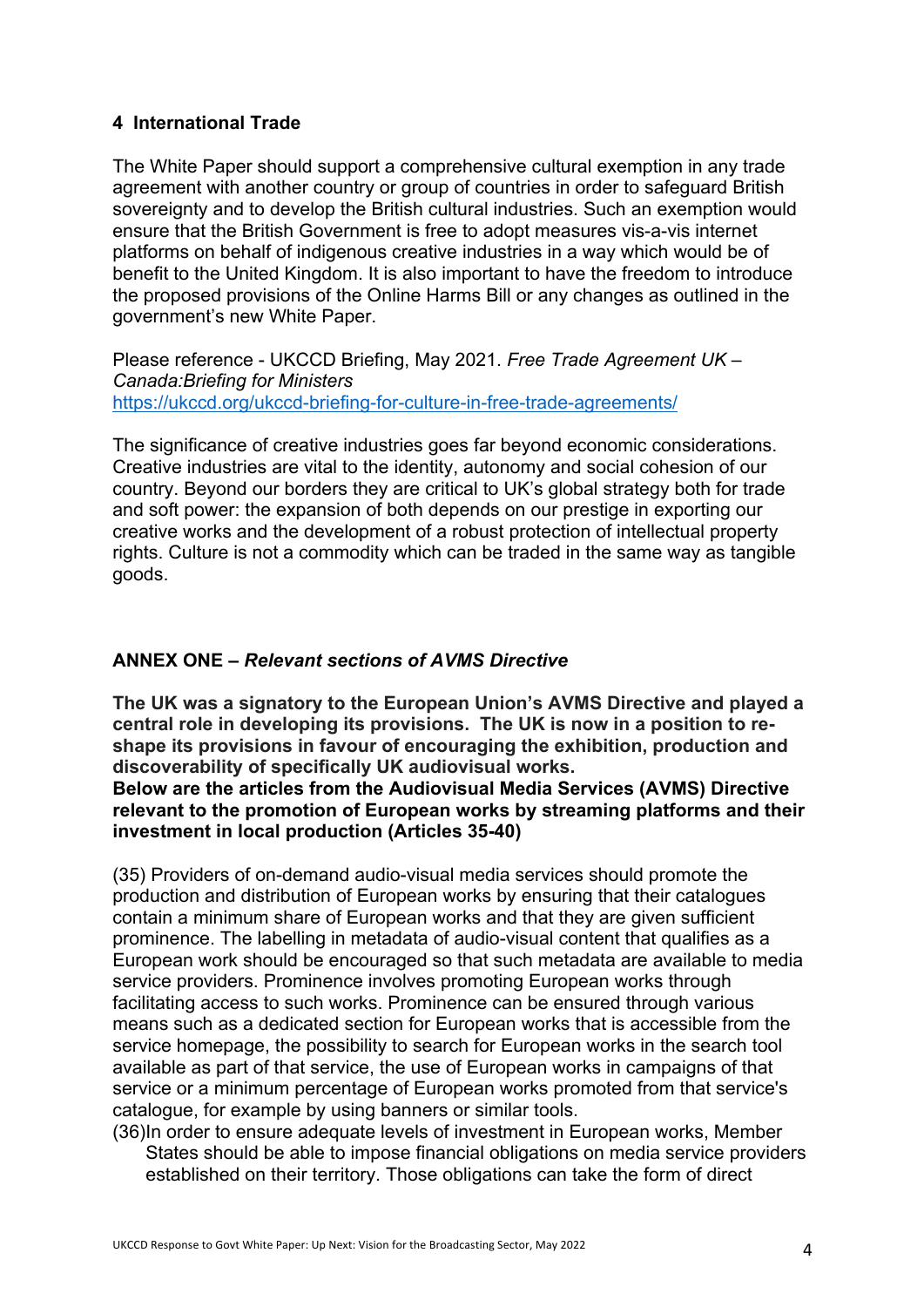contributions to the production of and acquisition of rights in European works. The Member States could also impose levies payable to a fund, on the basis of the revenues generated by audio-visual media services that are provided in and targeted towards their territory. This Directive clarifies that, given the direct link between financial obligations and Member States' different cultural policies, a Member State is also allowed to impose such financial obligations on media service providers established in another Member State that target its territory. In that case, financial obligations should only be charged on the revenues generated through the audience in the targeted Member State. Media service providers that are required to contribute to film funding schemes in a targeted Member State should be able to benefit in a non-discriminatory way, even in the absence of an establishment in that Member State, from the aid available under respective film funding schemes to media service providers.

- (37)Broadcasters currently invest more in European audio-visual works than providers of on-demand audio-visual media services. Therefore, if a targeted Member State chooses to impose a financial obligation on a broadcaster that is under the jurisdiction of another Member State, the direct contributions to the production and acquisition of rights in European works, in particular coproductions, made by that broadcaster, should be taken into account, with due consideration for the principle of proportionality. This is without prejudice to the Member States' competence to establish, in accordance with their cultural policy and subject to compatibility with State aid rules, the level of financial contributions payable by media service providers under their jurisdiction.
- (38)A Member State, when assessing, on a case-by-case basis, whether an ondemand audio-visual media service established in another Member State is targeting audiences in its territory, should refer to indicators such as advertisement or other promotions specifically aiming at customers in its territory, the main language of the service or the existence of content or commercial communications aiming specifically at the audience in the Member State of reception.
- (39)Where a Member State imposes financial contributions on media service providers, such contributions should strive for an adequate promotion of European works while avoiding the risk of double imposition for media service providers. In this way, if the Member State where the media service provider is established imposes such a financial contribution, it should take into account any financial contributions imposed by targeted Member States.
- (40)In order to ensure that obligations relating to the promotion of European works do not undermine market development and in order to allow for the entry of new players in the market, providers with no significant presence on the market should not be subject to such requirements. This is particularly the case for providers with a low turnover or low audience. A low audience can be determined, for example, on the basis of a viewing time or sales, depending on the nature of the service, while the determination of low turnover should take into account the different sizes of audio-visual markets in Member States. It might also be inappropriate to impose such requirements in cases where, given the nature or theme of the audio-visual media services, they would be impracticable or unjustified.